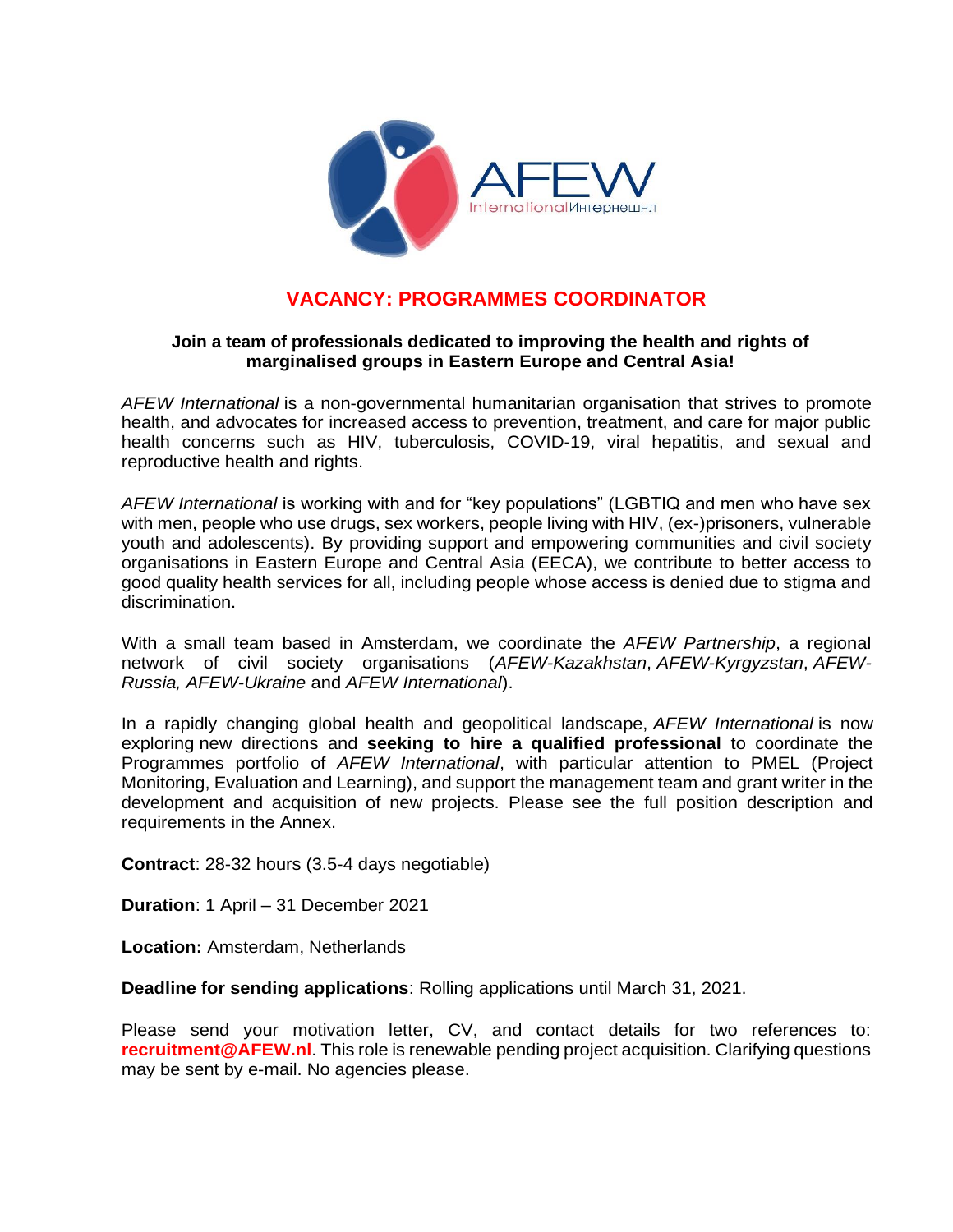#### **We offer:**

- Competitive salary, 8% holiday allowance
- Pension scheme based on a collective agreement
- Travel costs compensation and/or telework allowance
- 25 days annual leave (on full time basis, calculated pro rata), with additional leave days between Christmas and New Year
- Working in an international team with an informal, transparent and open working culture
- An office close to Amsterdam Central station with great waterfront views. Once COVID-19 measures allow, we will combine working from the office with working from home.

*AFEW International* is an equal opportunity employer. We particularly encourage applications from qualified candidates who are living with HIV and/or from key affected communities.

#### **More about** *AFEW International*

Based on 20 years of experience in the region, *AFEW International* has built extensive knowledge, expertise and networks in Eastern Europe and Central Asia. The mission of the organisation is to increase access to prevention, treatment, and care for the most vulnerable and marginalized groups within society.

*AFEW International* works in close collaboration with international (mostly European), EECA regional and in-country partners, co-creating the best international practices and innovations to EECA in a practical applicable way.

Two of our current programmes are:

**[Emergency Support Fund for Key Populations in the EECA region:](http://afew.org/projects/current-projects/emergency-fund-eng/)** a comprehensive response to emergencies threatening HIV service provision for key populations in Eastern Europe and Central Asia -. Organisations from 10 countries in Eastern Europe and Central Asia (Armenia, Belarus, Kazakhstan, Kyrgyzstan, Moldova, Russian Federation, Tajikistan, Turkmenistan, Ukraine, Uzbekistan) can receive small grants up to  $\in$  8.000-.

**[EU COVID-19 Solidarity Programme for Eastern Partnership:](http://afew.org/projects/current-projects/covid-solidarity/)** supporting a set of interventions in Armenia, Azerbaijan, Belarus, Georgia, Moldova and Ukraine to mitigate the impact of the Covid-19 pandemic and contribute towards longer term socio-economic resilience of vulnerable groups.

**[www.afew.org](http://www.afew.org/)**

**[Facebook](http://www.facebook.com/AFEWInternational)** ▪ **[LinkedIn](https://www.linkedin.com/company/afewinternational)** ▪ **[Twitter](https://twitter.com/afew_int)** ▪ **[Instagram](https://www.instagram.com/afew_international/)**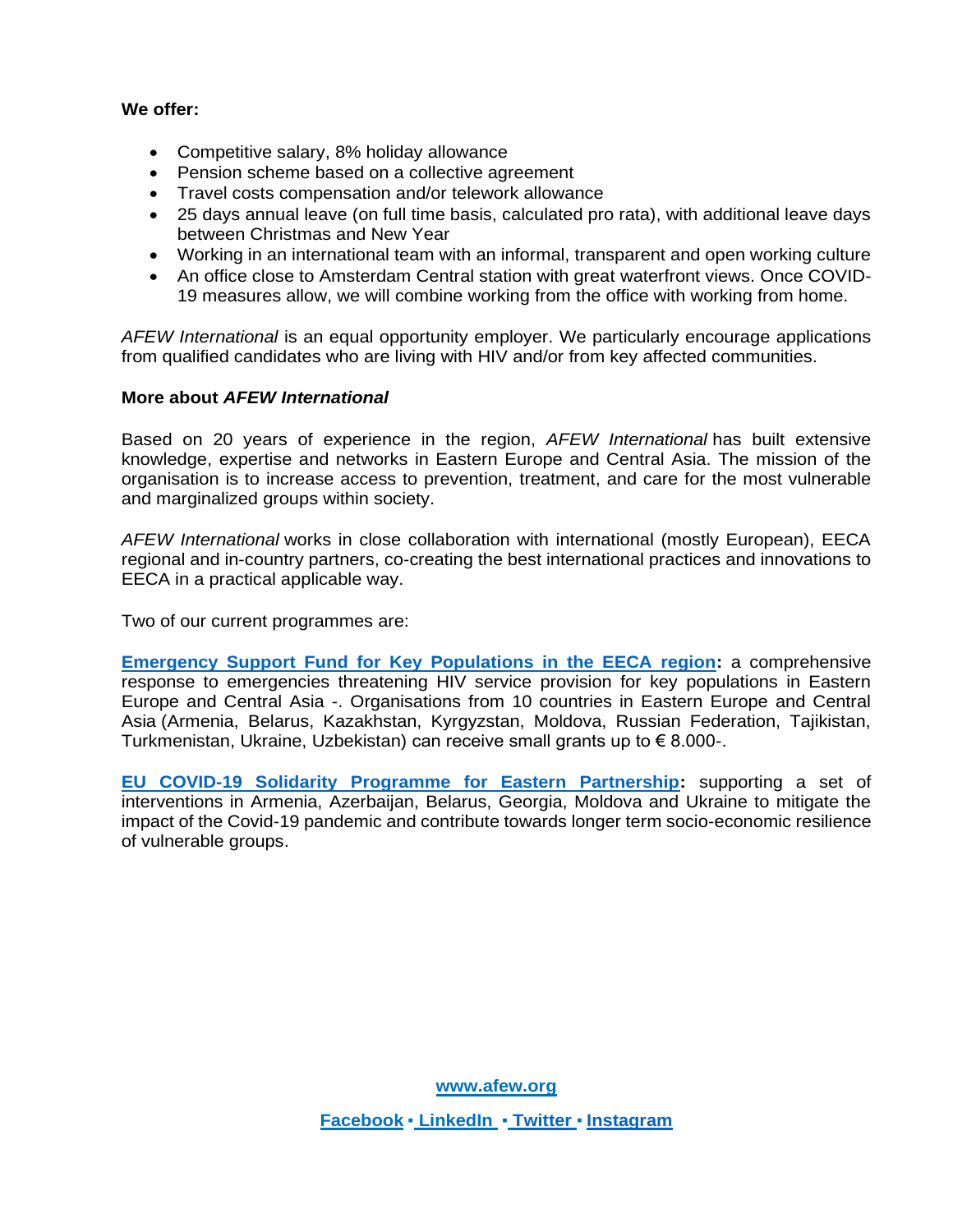### **ANNEX. DETAILED JOB DESCRIPTION: PROGRAMMES COORDINATOR**

**I. Terms of Reference:**

### **Place within the Organisation:**

• Reports to the Director

### **Job Location:**

• Amsterdam, the Netherlands (Due to COVID-19, currently all staff work from home).

### **Contract hours:**

- 28-32 hrs (3.5-4 days)
- 1 April 31 December 2021 (renewable pending project acquisition)

### **II. Overall Job Objective:**

The role has the following main objectives:

1) To coordinate the Programmes portfolio of AFEW International, with particular attention to PMEL (Project Monitoring, Evaluation and Learning).

2) To support the management team and grant writer in the development and acquisition of new projects.

### **III. Responsibilities and Tasks:**

### *Programmes Coordination / PMEL:*

- You will lead and provide coaching to the Programmes team on implementation of the current project portfolio and will lead on ensuring PMEL requirements.
- You will coordinate and safeguard the timely delivery of reporting, PMEL and other project deliverables in the Programmes portfolio, and serve as an intermediary between the management team and the programmes team on coordination and deliverables.
- You will contribute to capacity building of all the partners of the *AFEW Partnership* and local partners in the management of programmes related to public health (including harm reduction, sexual and reproductive health, HIV, TB, COVID-19).
- As the portfolio expands, you ensure start-up of new projects and may also directly implement projects or selected activities.

### *Project and product development*

- You will support the management team and grant writer in developing new projects and products, liaise with potential project partners, and write background materials for grant writing, applications, and strategic positioning, in line with the Reset process outcomes, Theory of Change, and Strategic Plans of *AFEW Partnership* and *AFEW International.*
- You will monitor trends in development in the area of key populations and health concerns including HIV/AIDS, TB, viral hepatitis, SRHR, COVID-19, and UHC, in the region of Eastern Europe and Central Asia, together with and in close collaboration with the staff of the *AFEW Partnership.*